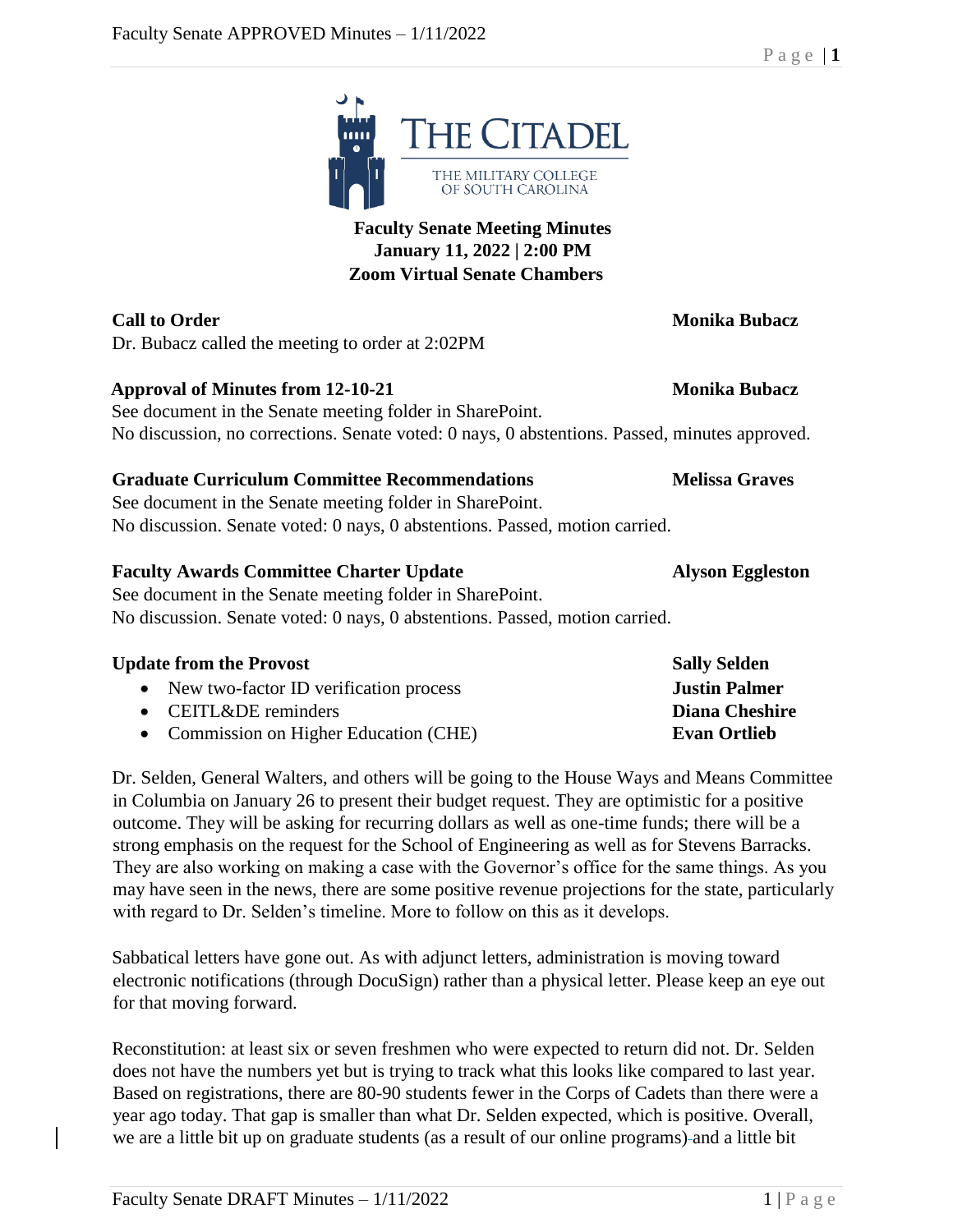down on transfer programs. Dr. Selden remains optimistic that we have not taken a big hit from first semester to second semester.

A few initiatives are underway. We are working very hard on the recruiting and retention task force. We are still behind from a year ago and two years ago in terms of prospects, applications, acceptances, and deposits, but Dr. Selden noted that this tracks a national trend of record low college applications. The good news is that that gap is getting smaller. We have some new scholarships and we will see how we do with our ROTC service for scholarships when the boards come out again in the next two months (January-March).

We are recruiting students from outside the United States (not necessarily international students), focusing on DoD schools abroad. We are building relationships with military high schools and leveraging relationships on campus to make contact with potential recruits. Dr. Selden will be going on the road starting next week and will be doing a series of recruitment events in the Washington, D.C. region, then Greenville and Atlanta.

General Walters will also hold recruiting and fundraising receptions, as will the Commandant. One of our primary focuses will continue to be on students' scholarships, particularly for students who have financial need.

# Questions:

- Will the Governor share any of the Federal Corona Virus Relief Funds with Higher Ed?
	- o Some of that money will be allocated to CHE. Evan Ortlieb is leading a team on this initiative. Their focus is on how we address the learning loss that has occurred for students, particularly those entering college. Our emphasis here is really trying to coordinate through CSI.

# Justin Palmer:

We are facing a change to our cyber insurance policy requirements. In case of any ransomware attack or other cyber incident, we carry cyber insurance. The insurance carrier has changed the minimum requirements going forward, requiring two-factor authentication for Office 365 email services. This applies to anything that uses Office 365 (email, SharePoint, Canvas, etc.). This is only for off-campus use. Any time you sign into one of these programs from off-campus, you will need to use two-factor authentication. Starting January 18, you will be required to sign in with standard email/password and again with a mobile app. User guides and videos will be available on the employee tab of Lesesne Gateway, including training sessions via Zoom and one-on-one help. See the slides in the Senate meeting folder in SharePoint for a demonstration of the login process for the Microsoft Authenticator App.

Questions:

- Will this be required every time we login off campus?
	- o Yes
- Will this solve the junk mail problem we had?
	- o No (we are continuing to work on that; if you do have those issues, please report them to ITS).
- Will this impact signing into Zoom?
	- o Yes
- If you have downloaded Outlook to your home computer, will you have to do this?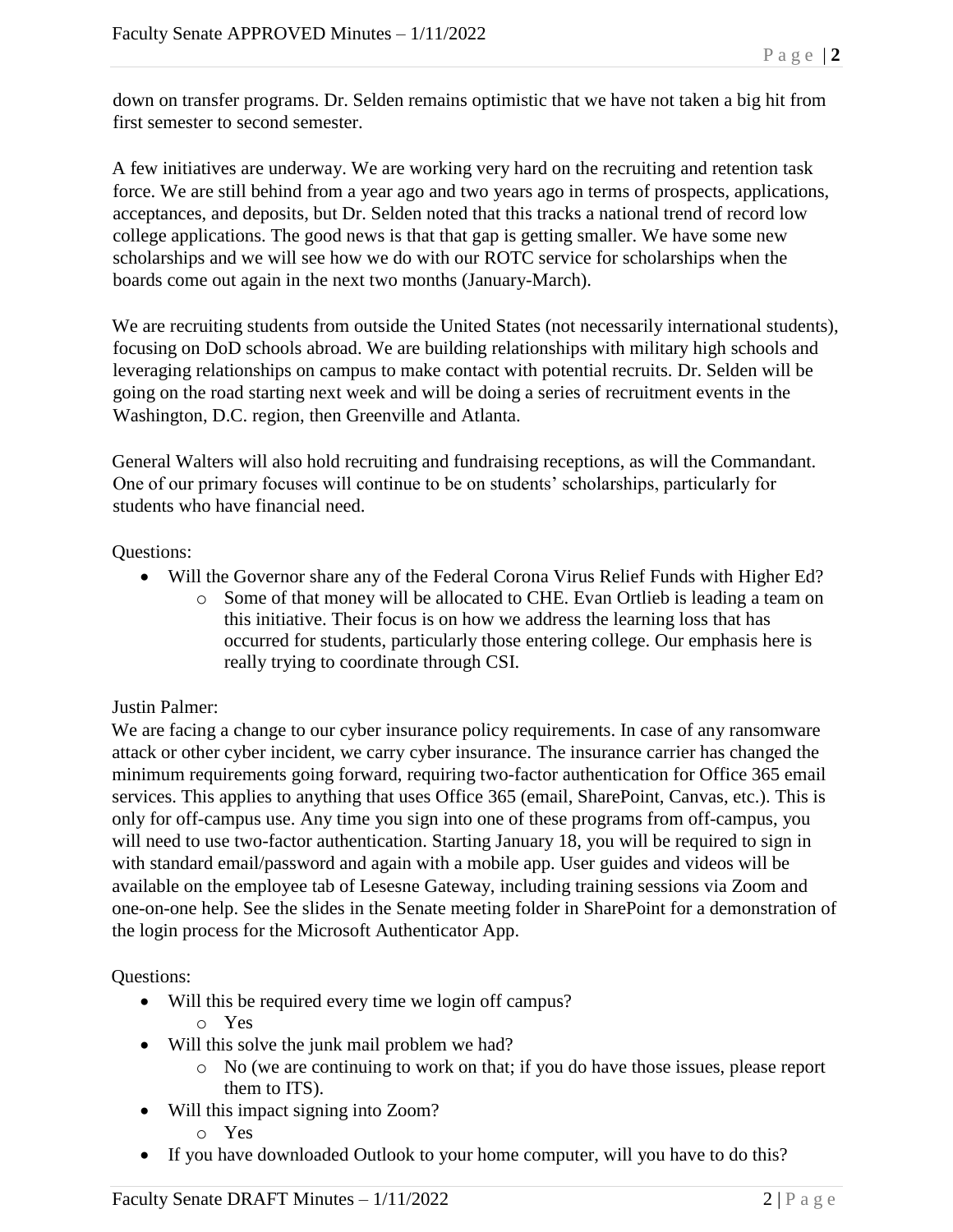### o Yes

• Will this be required for each separate app? o No, it is done by session.

Please email Justin at [justin.palmer@citadel.edu](mailto:justin.palmer@citadel.edu) with any questions/concerns (if you would like an appointment, please submit a Hotline ticket).

### Diana Cheshire:

Be sure you are practicing and preparing for the start of classes tomorrow. Be aware that you might have students in quarantine for the first week of classes (all notifications have been sent out as of this morning). Kevin Metzger retired in December. If you previously contacted him for assistance, please contact the CEITL&DE team via phone or email for assistance: [ceitlde@citadel.edu](mailto:ceitlde@citadel.edu) or 843-953-TEAM (for livestreaming support in the classroom).

### Evan Ortlieb:

CHE has obtained \$5,000,000 of American Rescue Act Funds. That will be rolled out to a projected five or so proposals within the state. It's expected that The Citadel's proposal, which will be submitted by the January 21 due date, will probably be around \$750,000, spread over three years, and directed toward learning losses experienced by high schoolers in their transition to college having gone through COVID. We will target the rudimentary fundamentals of reading, writing, and mathematics. Most likely, there will be a heavy component in the summertime since some incoming cadets take CSI. We are hoping to target a small, select number of incoming students, maybe 30 to 40 total, who might not ordinarily do well in various courses. There will be some hour offerings as part of that, and there may be some other elements that are not for credit hours. The hope is that those monies will not only pay faculty to support them through that process and a project director, etc., but also pay for the students to go through this enhanced CSI program.

### **Standing Committees Elizabeth Connor**

- Online Education Committee **Tim Mays**
	- o Last semester, the committee finalized their charter and presented that to the Senate. Additionally, the committee brainstormed how best to support CEITL&DE moving forward, including recommending technologies and activities.
	- o First meeting of the semester will be next week. Committee materials are now being organized on Canvas.

### **Future Business Monika Bubacz**

- Spring Meetings Fridays at 2pm: February 11, March 11, April 8; Friday, April 29, 12pm (all in Jenkins Hall Auditorium)
- In-person Senate meetings will follow the campus COVID guidelines please share needs for special accommodations before each meeting.
- Faculty Senate Executive Committee will keep an eye on the campus COVID situation as we near the next meeting, to determine whether we meet in person or continue meeting through Zoom.

### **Senate Announcements Senators**

• Faculty Manual Update **Monika Bubacz**